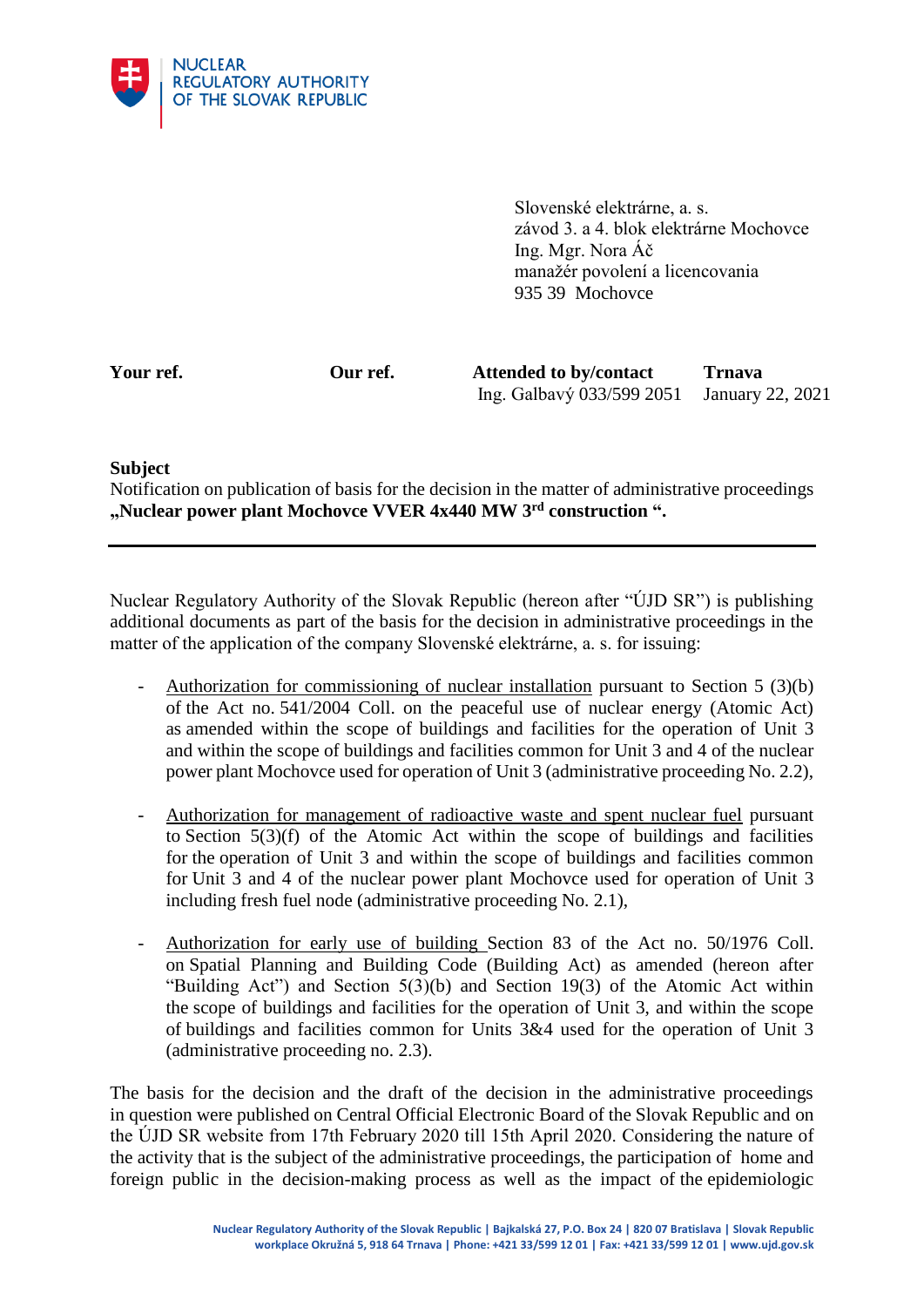situation on the fulfillment of the decision conditions by the applicant, it is the opinion of ÚJD SR that all the involved parties should again have the opportunity to familiarize them self's with the current state of fulfillment of the decision conditions in the above stated administrative proceedings.

By publishing the basis for the decision in administrative proceedings no. 2.1, 2.2 and 2.3 the provisions of Section 33(2) of the Act no. 71/1967 Coll on Administrative proceedings (Administrative Code) as amended (hereon after "Administrative Code") are executed, by which the administrative proceeding participants are given the opportunity to comment the basis for the decision and the matter of its identification and eventually propose its amendment before a decision is issued. Also, the publication of the basis for the decision exercises the right of the public mainly pursuant to Article 6 Section 2 of the Convention on Access to Information, Public Participation in Decision-Making, and Access to Justice in Environmental Matters (hereon after "Aarhus Convention") as an international treaty that Slovak Republic is bounded by (Announcement of the Ministry of Foreign Affairs of the Slovak Republic under the no. 43/2006 Coll).

As additional basis for the decision for the above-mentioned purpose, ÚJD SR published, at the first stage, the Preoperational Safety Analyses Report of Mochovce Unit 3 and 4 (hereon after "POSAR MO34"). ÚJD SR announced the publication of POSAR MO34 to administrative proceeding participants as well as the public using public letter reg. no. 7507/2020 of 2nd November 2020, which has the character of a public notice and was published on office board in the towns Nový Tekov and Kalná nad Hronom as well as on the Central Electronic Office Board of the Slovak Republic. POSAR MO34 is still available for the administrative proceedings participants as well as the public on ÚJD SR website:

## https://www.ujd.gov.sk/ujd/www1.nsf/viewByKeyMenu/Sk-xx-06-08-38

At this stage, ÚJD SR is publishing as another base document for the decision, the amended/new draft of the decision in the matter. This decision draft in the matter is modified in comparison with the decision draft that was published on the 17 of February 2020. It considers the changes that occurred in connection with the continuation of finishing works on the construction site of Mochovce Unit 3.

Access to the updated basis for the decision (decision draft): "www.ujd.gov.sk"  $\rightarrow$  "Informing of public"  $\rightarrow$  ", Administrative proceeding - MO34 "  $\rightarrow$  ", Basis for the decision for Unit 3 – Publication 2<sup>nd</sup> stage".

Decision draft is also available in English as an unofficial working translation. Access to the translation of decision draft is as follows:

 $_{\rm w}$ ww.ujd@ujd.gov.sk"  $\rightarrow$   $_{\rm w}$ Informing of public  $_{\rm w}$   $\rightarrow$   $_{\rm w}$ Admirative proceeding - MO34  $_{\rm w}$   $\rightarrow$  $Basis$  for the decision for Unit 3 – publication 2".

At the same time ÚJD SR announces to the proceedings participants and the public, that it considers the document "Fulfillment of the Final Opinion No. 395/2010 – 3.4/hp Nuclear Power Plant Mochovce VVER 4x440 MW, project 3, issued by Ministry of Environment of Slovak Republic SR" another base document for the decision. This document was published on the ÚJD SR website since 17 of February 2020: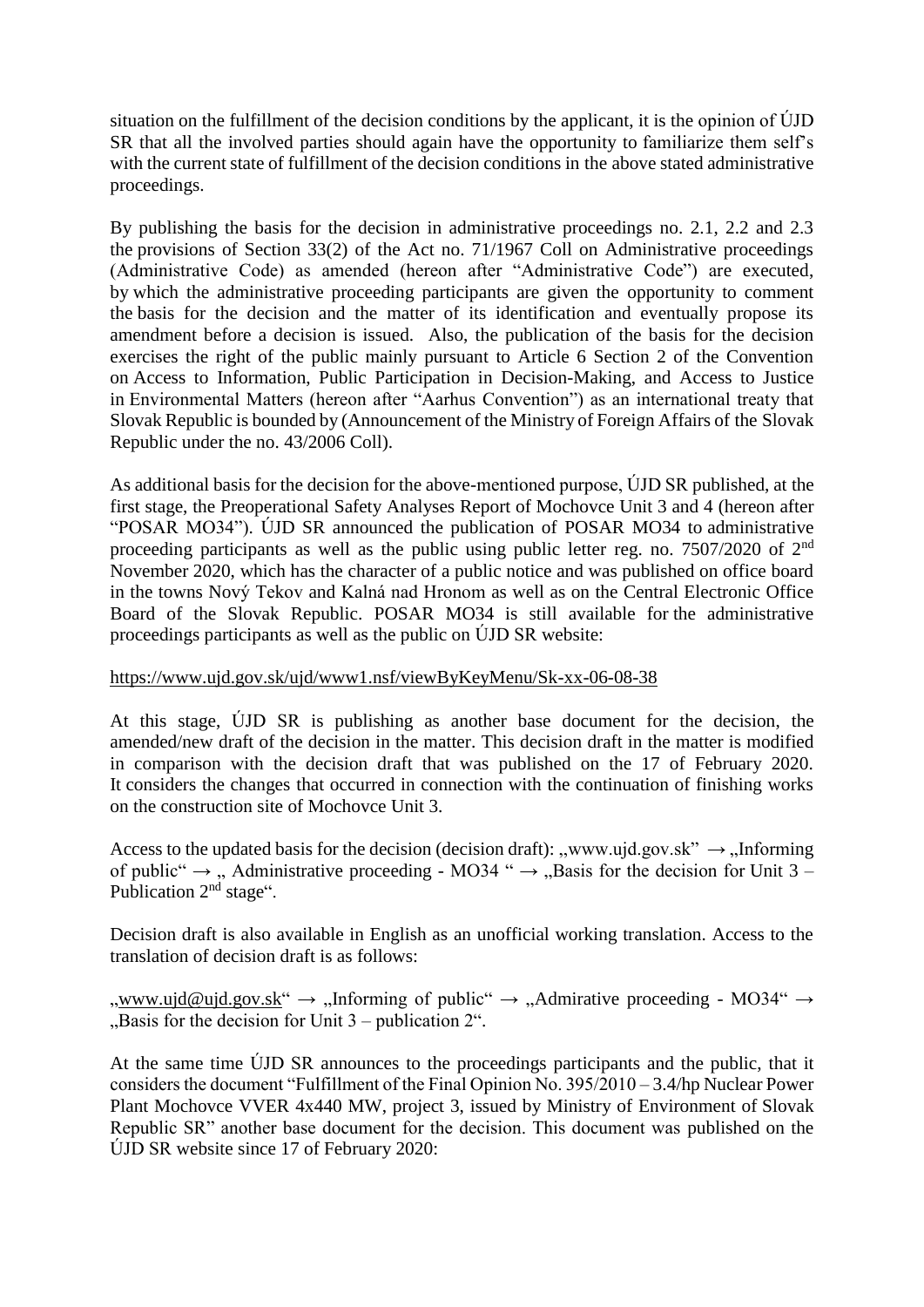https://www.ujd.gov.sk/ujd/WebStore.nsf/viewKey/podklady\_pre\_rozhodnutie\_3.\_blok/\$FIL E/odpocet\_plnenia\_zaverecneho\_stanoviska\_EIA.pdf

Unofficial working translation into English language of the document "Fulfillment of the Final Opinion No. 395/2010 – 3.4/hp Nuclear Power Plant Mochovce VVER 4x440 MW, project 3, issued by Ministry of Environment of Slovak Republic SR" is available on ÚJD SR website:

https://www.ujd.gov.sk/ujd/WebStore.nsf/viewKey/basis\_for\_the\_decision\_Unit\_3/\$FILE/Ev aluation of EIA conditions fulfilment.pdf

ÚJD SR would like to again remind the administrative proceeding participants that, pursuant to Section 8(10) of the Atomic Act as amended by the most recent Amendatory Act, published in Collection of Laws of the Slovak Republic under the no. 279/2019 Coll. and in force since 1st October 2019, it will send to the administrative proceeding participants all documents including the decision on issuing authorization, notice, reminder, summons or other documents in the form of public notice. Public notice will be published on the Central Official Electronic Board of the Slovak Republic and on ÚJD SR website. Access path to the public notice on ÚJD SR will as follows:

 $_{\rm y,www.ujd}|Qgov.sk'' \rightarrow$   $_{\rm y,}$  Informing of public  $\rightarrow$   $_{\rm y,}$  Administrative proceeding - MO34 "

The administrative proceedings participants that have sent their e-mail address to ÚJD SR (info@ujd.gov.sk), for the purpose of receiving notifications on public notice, will also receive this notification by e-mail.

ÚJD SR would like to inform the proceedings participants that their comments on the basis for the decision, that includes:

- POSAR MO34
- Draft of the decision in the matter ("Informing of public"  $\rightarrow$  " Administrative proceeding - MO34 "  $\rightarrow$  "Basis for the decision for Unit 3 – Publication 2<sup>nd</sup> stage"),
- Document "Fulfillment of the Final Opinion No. 395/2010 3.4/hp Nuclear Power Plant Mochovce VVER 4x440 MW, project 3, issued by Ministry of Environment of Slovak Republic SR",

should be send in writing to ÚJD SR not later then  $22<sup>nd</sup>$  of February 2021.

Best regards

## **Ing. Imrich Smrtník** Director of the Division of Nuclear Safety

Appendix: Unofficial working translation into English language of the Notification reg. no. 432/2021

Pursuant to Section 80 of the Building Act this notification has the character of public notice and must be displayed publicly for the period of 15 days on the official board of the town. The last day of the display is considered the delivery date. After the prescribed display period has